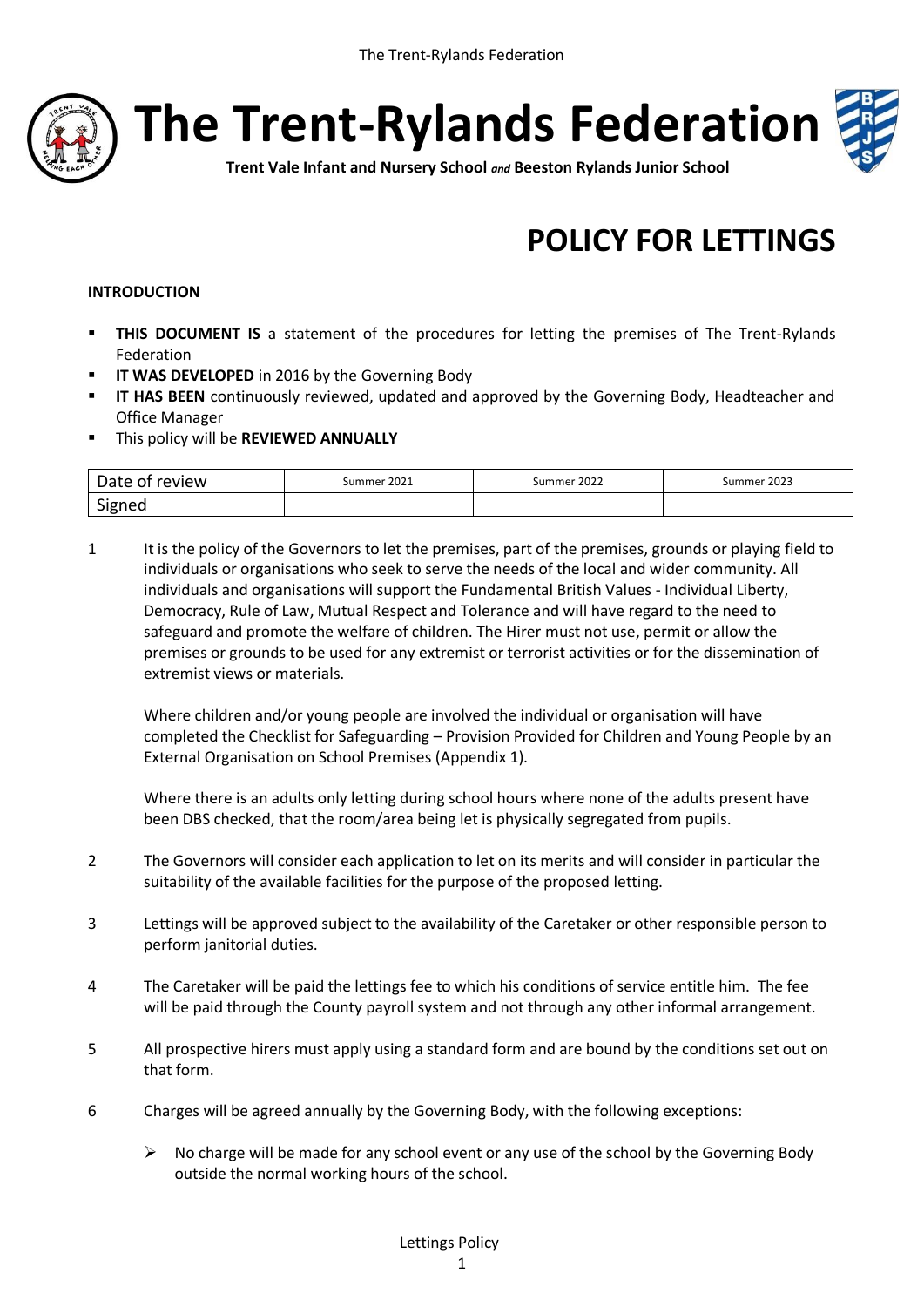- $\triangleright$  A separate contract and charging structure will be agreed for groups/organisations that are supporting the school's offer of external provision and extended services, for example before and after school care, and after school clubs for children and young people. This will be agreed by the Chair of Governors, Headteacher and the external provider.
- $\triangleright$  Lettings can be charged at cost, (caretaker's fee plus an element for energy), for groups/organisations that are serving the needs of the local and wider community if they meet at the school regularly and/or have financial restrictions that would not allow them to meet the full lettings cost. This is at the discretion of the Resources Committee.
- 7 A copy of the current charges is attached. (Appendix 2)
- 8 A copy of the conditions of hire is attached. (Appendix 3)
- 9. A copy of a sample contract for the regular hire of the premises is attached. (Appendix 4)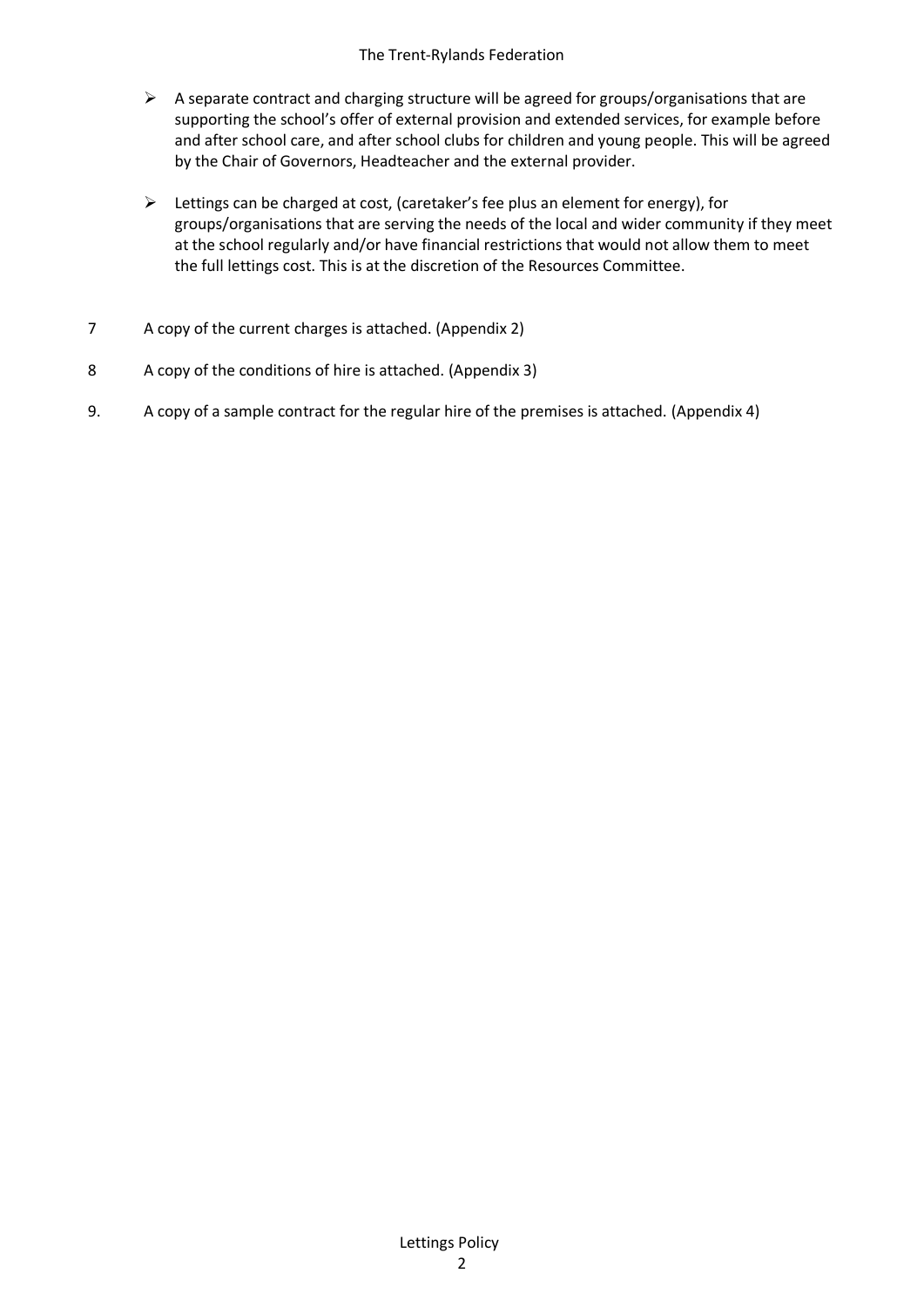# **Checklist for Safeguarding – Provision Provided for Children and Young People by an External Organisation on School Premises**

# **Checklist for Safeguarding**

Name of External Organisation

Name of School: Trent Vale Infant and Nursery School/Beeston Rylands Junior School

Name of headteacher/chair of governors…………………………………………...

This checklist should be used for all external providers of provision for children and young people.

|                                                                                                                                                                                                                                                                                                                                                                                                                                                                                                                                                                                                                                                                                             | <b>Check</b>               |
|---------------------------------------------------------------------------------------------------------------------------------------------------------------------------------------------------------------------------------------------------------------------------------------------------------------------------------------------------------------------------------------------------------------------------------------------------------------------------------------------------------------------------------------------------------------------------------------------------------------------------------------------------------------------------------------------|----------------------------|
| 1. There is a senior designated safeguarding lead.                                                                                                                                                                                                                                                                                                                                                                                                                                                                                                                                                                                                                                          |                            |
| 2. The designated and safeguarding lead knows how to access<br>Nottinghamshire and Nottingham City Safeguarding Children Boards'<br>Safeguarding Children's Procedures www.nottinghamshire.gov.uk/nscb                                                                                                                                                                                                                                                                                                                                                                                                                                                                                      |                            |
| 3. There are clear procedures for reporting safeguarding concerns,<br>including the procedure if the designated safeguarding lead is absent                                                                                                                                                                                                                                                                                                                                                                                                                                                                                                                                                 |                            |
| 4. Has a policy for child protection to promote the safeguarding and welfare<br>of children                                                                                                                                                                                                                                                                                                                                                                                                                                                                                                                                                                                                 |                            |
| 5. The Hirer must not use, permit or allow the premises or grounds to be<br>used for any extremist or terrorist activities or for the dissemination of<br>extremist views or materials.                                                                                                                                                                                                                                                                                                                                                                                                                                                                                                     |                            |
| 6. All staff/adults working with children have been subject to an enhanced<br>DBS check and, if relevant, have satisfactorily answers questions related<br>to disqualification under the Childcare Act 2006 (Disqualification by<br>Barring)                                                                                                                                                                                                                                                                                                                                                                                                                                                |                            |
| 7. Ensures staff/adults working with children have regular safeguarding<br>training.                                                                                                                                                                                                                                                                                                                                                                                                                                                                                                                                                                                                        |                            |
| 8. There are policies and/or senior staff/adults in the organisation are<br>aware of the following wider safeguarding areas:-<br>Code of conduct / Staff Behaviour Policy<br>Anti-bullying including homophobic and transphobic bullying<br>Anti-racism<br>Physical intervention<br>Internet safety/esafety (including social media)<br>-<br>Contact between staff/adults and children/young people outside the<br>$\overline{\phantom{0}}$<br>usual work/club/group context (This may be in the code of conduct)<br><b>Child Sexual Exploitation;</b><br><b>Female Genital Mutilation</b><br><b>Preventing Radicalisation</b><br>Allegations of abuse made against staff/adults procedures | Make notes on<br>each area |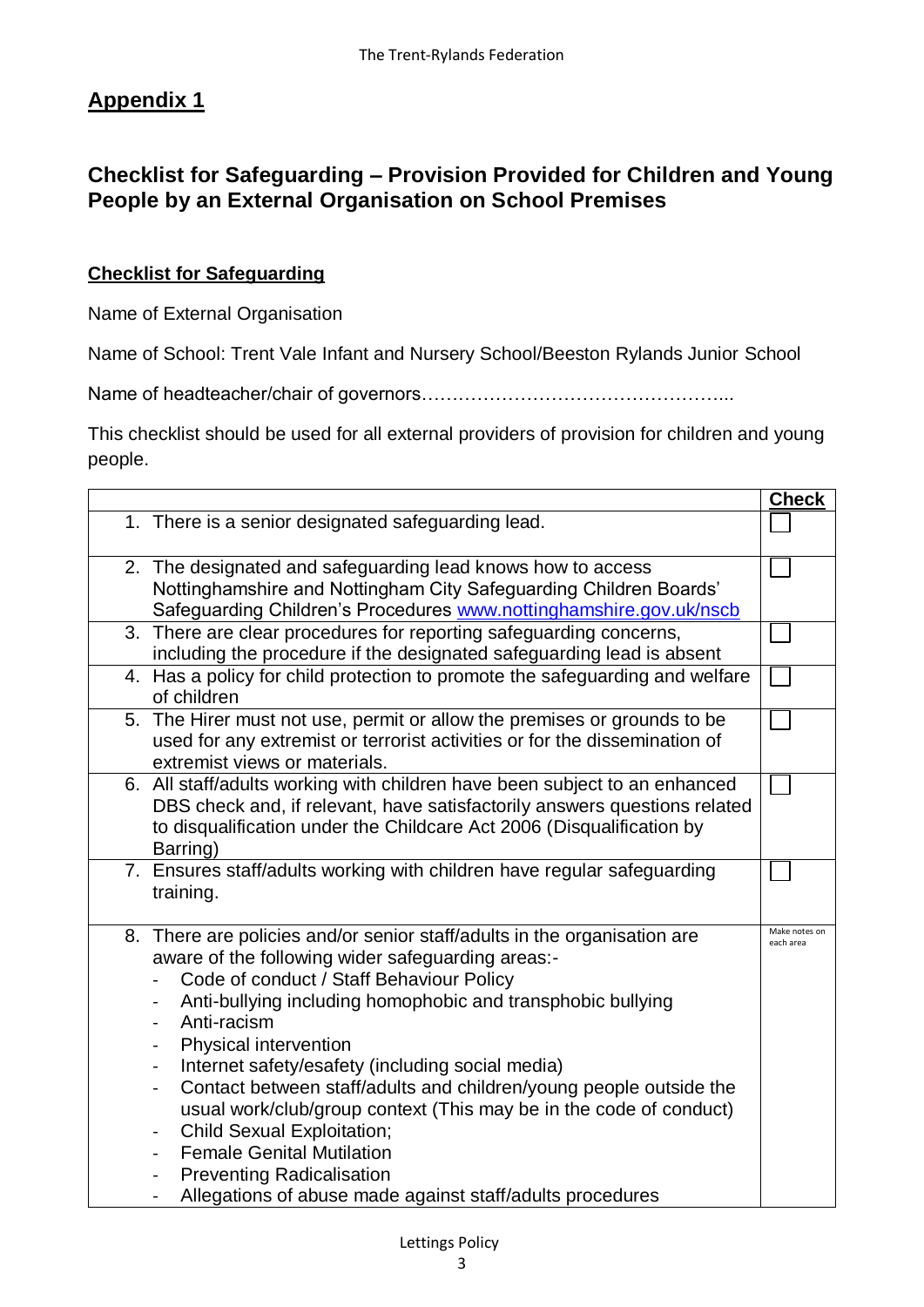| Visitors policy – the management of visitors on site<br>Whistleblowing                                                                                                                                                                                                                                                                                                                                                                                                                                                                   |  |
|------------------------------------------------------------------------------------------------------------------------------------------------------------------------------------------------------------------------------------------------------------------------------------------------------------------------------------------------------------------------------------------------------------------------------------------------------------------------------------------------------------------------------------------|--|
| 9. If the group/organisation is a provider of education they adhere to the<br>statutory guidance.<br>- Keeping Children Safe in Education (senior designated lead officer<br>will ensure all staff read and have a copy of at least part one of<br>the latest edition of Keeping Children Safe in Education)<br>Working Together to Safeguard Children 2015<br>Dealing with Allegations of Abuse made against Teachers and other<br>Staff (Part 4 of the latest edition of KCSiE)<br>10. Has relevant Ofsted registration, if applicable |  |
|                                                                                                                                                                                                                                                                                                                                                                                                                                                                                                                                          |  |
| .Date:                                                                                                                                                                                                                                                                                                                                                                                                                                                                                                                                   |  |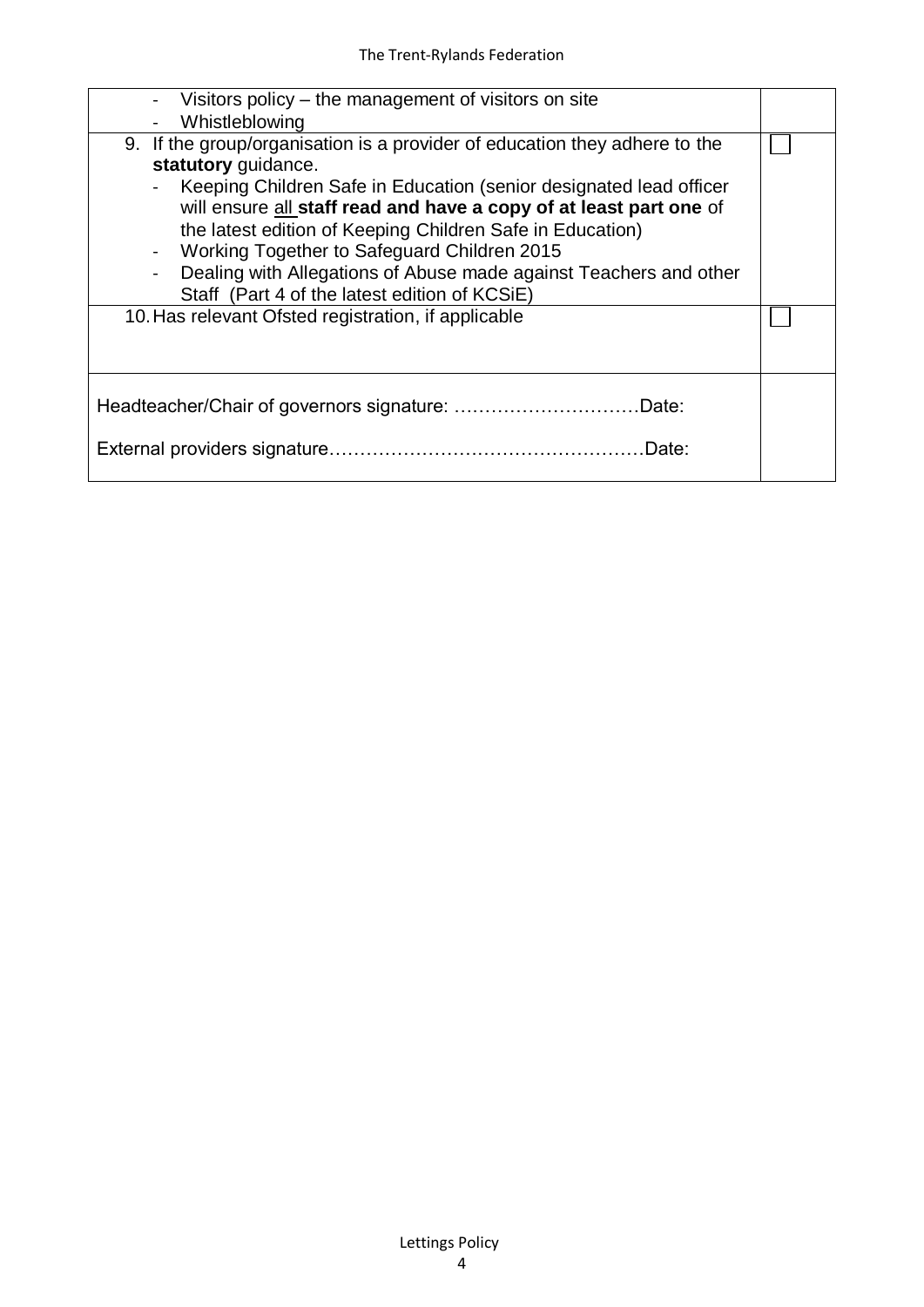#### **Hire of School Premises – Scale of Charges**

1. Hall/Classroom including Toilet facilities

| £22.00 | for the first hour or part of                        |
|--------|------------------------------------------------------|
| £8.00  | for each subsequent hour or part of etc to 10:00pm   |
| £16.00 | for each hour (or part of) after 10:00pm to midnight |
| £32.00 | for each hour after midnight                         |

2. Outdoor facilities/Field/Football Pitch/Playground

| with toilet facilities |                   | without |
|------------------------|-------------------|---------|
| £30.00                 | one/two hours     | £22.00  |
| £40.00                 | three/four hours  | £33.00  |
| £50.00                 | five/six hours    | £44.00  |
| £60.00                 | seven/eight hours | £55.00  |

3. Saturday Lettings Weekday Letting multiplied by 1.5 4. Sunday Lettings Weekday Letting multiplied by 2

#### **Hire of School Premises - At Cost Charges (including energy costs)**

| Caretaker's fee Monday - Friday | during Term Time    | £22.00 |
|---------------------------------|---------------------|--------|
| Caretaker's fee Saturday/Sunday | and School Holidays | £30.00 |

#### **Individual Arrangements**

Community groups and events may discuss individual arrangements with the Governing Body.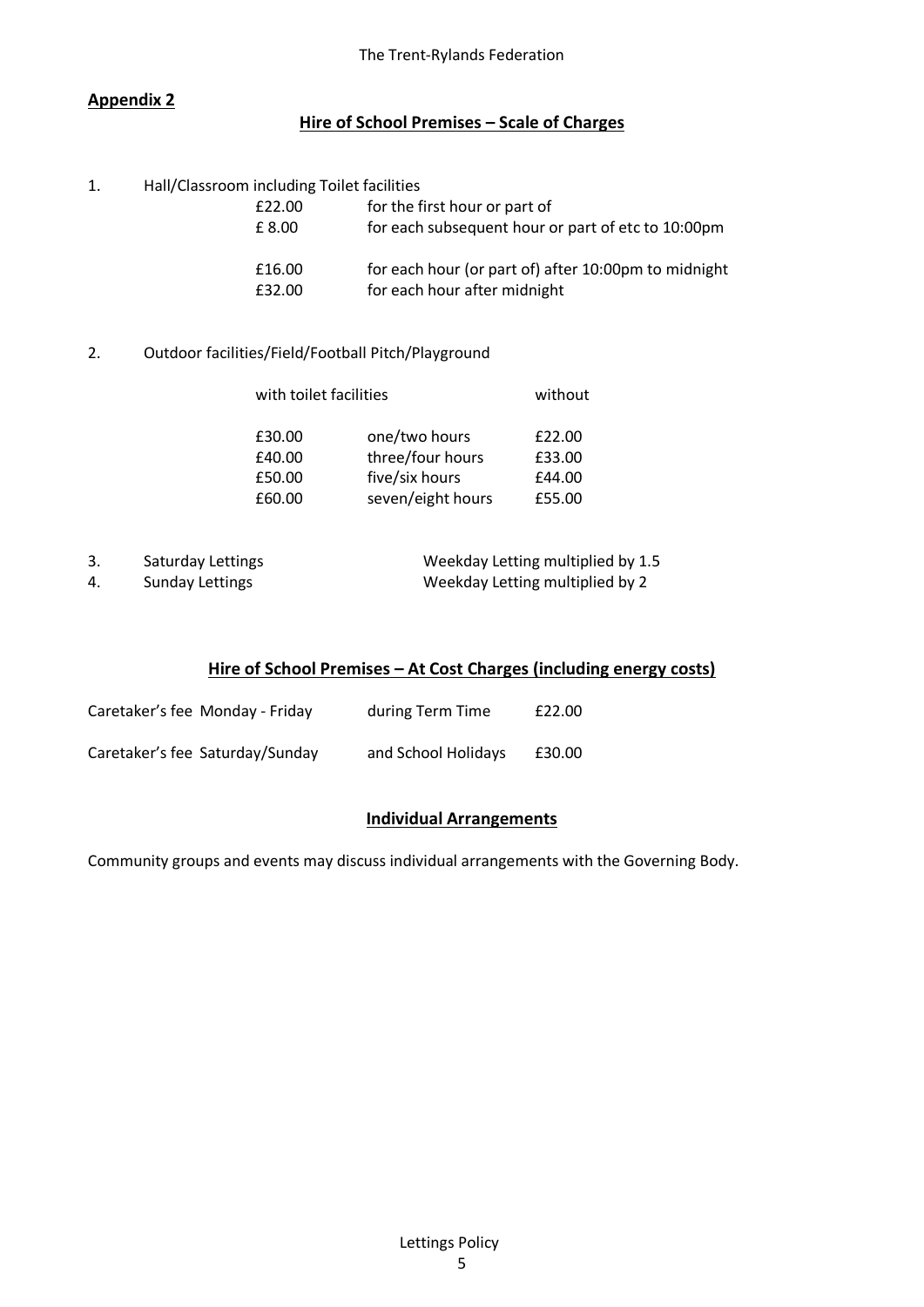# **Conditions of Hire/Use of the Premises**

- 1. The Hirer shall pay the charge requested by the School usually prior to the use but no later than 14 days of receiving an official account.
- 2. The School reserves the right to cancel a booking at any time without making any compensation.
- 3. The School exercises the right to vary the hiring fee to cover an increase in a hiring charge which may occur between the date of the approved application and the date of the actual hiring.
- 4. The Hirer shall defray the cost of making good all damage caused to the premises or other property of the School which is in any way attributable.
- 5. The Hirer will not sub-let the premises to another person or organisation.
- 6. Cancellations not notified at least five working days in advance of the booking will be charged in full.
- 7. The School will not in any circumstances be responsible for any damage to or loss of goods or property brought to the premises by the hirer or persons attending the function therein, and the Hirer shall indemnify the School against any claims which may be made upon them in this respect. The School accepts no liability for goods and personal effects left on its premises by the Hirer, or by any user of the premises.
- 8. Hirers utilising on a regular basis are required to renew their hire agreement annually if they wish to continue the hire booking. The agreement is valid for a maximum of 12 months and will not automatically renew.
- 9. Health and Safety
	- The Hirer has received the Fire Action procedure and information for these premises.
	- The Hirer has received information and the procedure for reporting faults and damage to the premises.
	- The Hirer has been informed of the correct procedure to follow if a fire is discovered or the fire alarm rings.
	- The Hirer has been shown the break glass call points, fire escape routes and fire exits for these premises.
	- The Hirer has been shown the location of the fire extinguishers and fire blankets and been informed that only trained people should operate fire extinguishers.
	- The Hirer has been shown the location and how to in an emergency shut off water, electricity gas and security and fire alarms.
	- The Hirer must report all accidents involving injury to users of their project, using the provided accident/incident forms.
	- As there is no storage space available, all equipment and other property must be removed at the end of each hiring/Designated storage space has been allocated to the Hirer.
	- The Hirer shall be responsible for leaving the premises in a clean and tidy condition, properly locked and secured, and any contents temporarily removed from their usual positions properly replaced.
	- Smoking is not allowed on the premises including the grounds.
	- The Hirer has seen/has access to the yellow health and safety folder.
	- The Hirer has seen/has access to all relevant risk assessments.
	- During the period of the hiring the hirer is responsible for the supervision of the premises and its contents. Cost of any damage to the premises or to the fixtures, fittings or contents will be repaid immediately to Trent Vale Infant and Nursery School/Beeston Rylands Junior School.
- 10. Complaints

The Hirer must have their own Complaints Procedure and any complaints about The Hirer and activities undertaken by The Hirer must be directed to The Hirer following their Complaints Procedure. Any complaints about The School should follow The Schools' Complaints Procedure which is available of The Schools' website.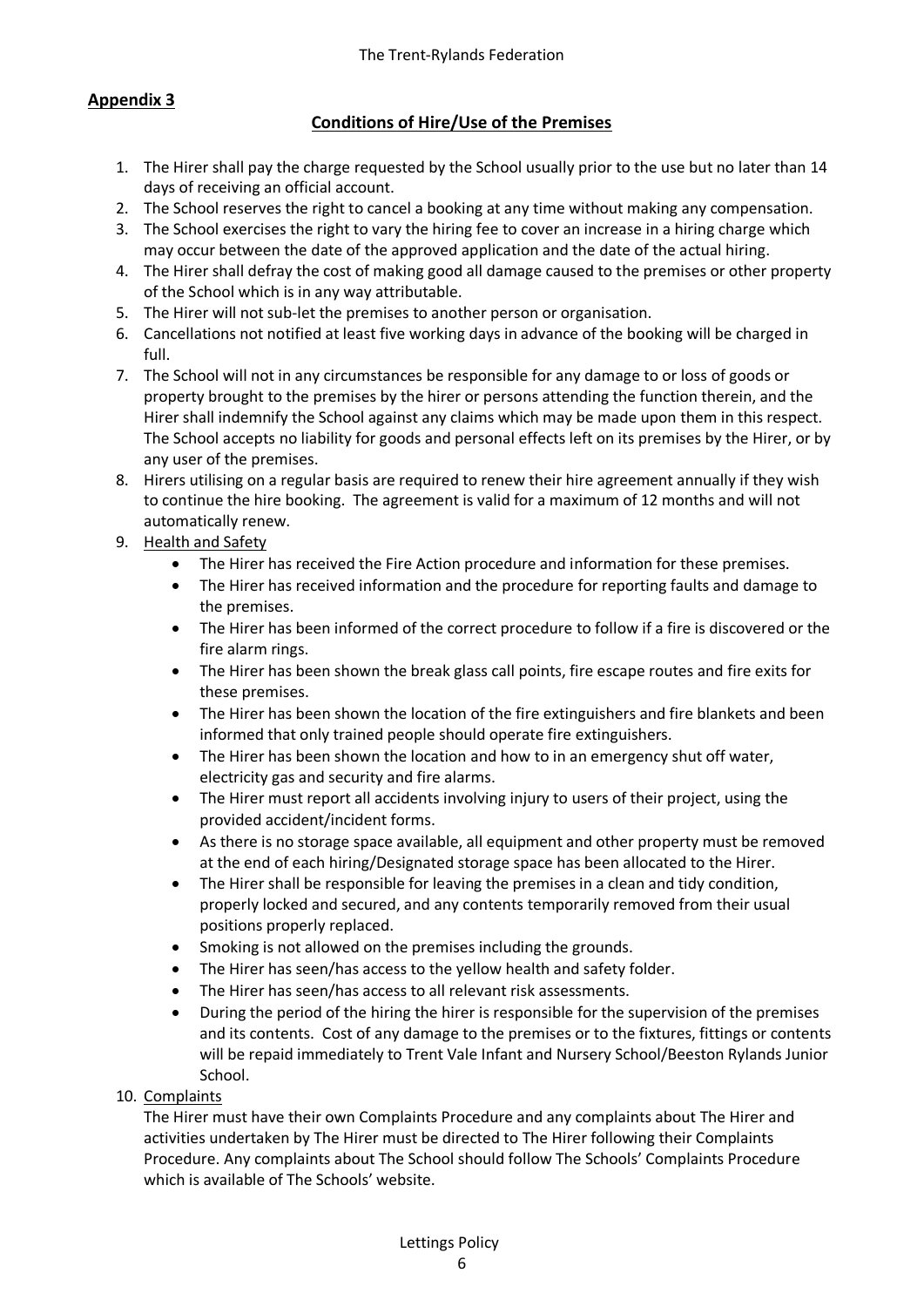## 11. Safeguarding

It is important that the Hirer considers safeguarding risks. If concerns are raised or observed the hirer must contact their line manager/Young People's Service duty manager. Please see Appendix 1 for further guidance.

12. Prevention of Extremism

The Hirer must not use, permit or allow the premises to be used for any extremist or terrorist activities or for the dissemination of extremist views or materials.

- 13. The Hirer shall ensure that such activities are conducted in an orderly manner and that the right to use the premises is exercised in a manner unlikely to cause any annoyance or inconvenience or to become a nuisance to the owners or occupiers of any adjoining or neighbouring property or to the public.
- 14. The School do not accept any liability in respect of the parking of any vehicle at the premises connected in any way with the application or letting of the premises during the letting period.
- 15. Furniture or equipment must not be removed from the premises.
- 16. No fixtures or decoration of any kind requiring nails, screws to be driven into the property are permitted.
- 17. No notice, either permanent or temporary, may be affixed to club noticeboards or displayed on the premises without prior approval of the Head Teacher.
- 18. Alcoholic drinks must not be brought onto the premises, except by arrangement with the Head Teacher, when given that no Under Age Drinking is permitted.
- 19. It is a condition of hire that if you use your own electrical equipment in the premises the equipment must be connected to the premises electricity supply via a portable plug or adaptor fitted with a residual current device and that these devices should be tested prior to use. If a residual current device is not provided in the room which you are hiring you are required to provide your own.
- 20. The hirer shall obtain at their own expense all the necessary licences (including drinks licence) required in connection with the use of the premises for the purpose for which the same is let and to observe and comply with all conditions attaching thereto. Note Early enquiries should be made of the appropriate District Council in respect of application for music, singing and dancing licence are required to give 28 days notice to the Licensing School.
- 21. A licence is required for the public performance of any sound recordings. A licence covering most makes can be obtained from the phonographic performance limited of Ganton House, 14 – 22 Ganton Street, London W1U 1LB and from the Performing Right Society, 2 Wren's Court, 55 Lower Queen Street, Sutton Coalfield, West Midlands B72 1RT. Applicants are advised that failure to obtain such a licence is an offence against the copyright Act 1956.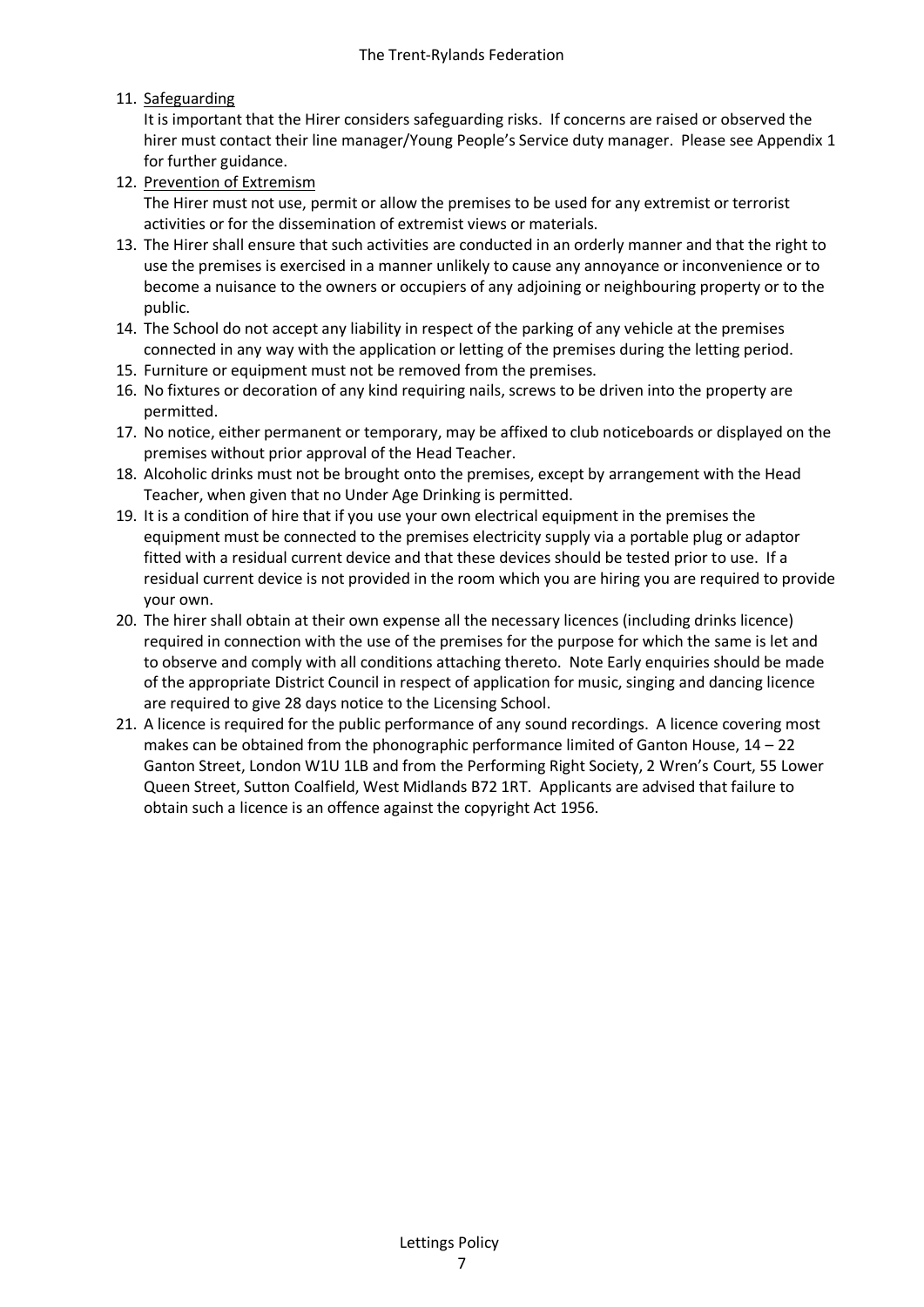# **Contract for Use of the Premises**

This contract has been agreed between Trent Vale Infant and Nursery School/Beeston Rylands Junior School and ………………………………………. regarding the premises to be used as an ………………………………………………………….... The Conditions of Hire detailed in Appendix 3 will be adhered to.

#### **1. Area to be used**

The area to be used by the hirer is the ......................

#### **2. Times of use**

(setting up times included) The area stated in 1. above is to be let between the hours of …………

#### **3. Length of tenure**

**…………………………** The agreement is valid for a maximum of 12 months and will not automatically renew.

#### **4. The rent**

Rent is £……… for the first hour and £……….. per hour thereafter. The rent covers heating/lighting/caretaking and normal wear and tear to the building. *It does not cover any breakages.*

#### **5. Caretaking arrangements**

The caretaking arrangements for the stated areas are provided by Trent Vale Infant and Nursery School/Beeston Rylands Junior School.

#### **6. Cleaning arrangements**

The cleaning of the stated areas will be undertaken by \Trent Vale Infant and Nursery School/Beeston Rylands Junior School although ………………………………………………………………will undertake to keep all areas used clean and tidy.

#### **7. Storage facilities**

The following storage facilities have been made available to the hirer,

#### **8. Equipment**

The hirer will be responsible for getting out and putting away their equipment.

#### **9. Insurance**

The hirer undertakes to arrange appropriate public liability insurance. (Copy to be attached to this document)

#### **10. Health and Safety**

The hirer is responsible for instructing members about the fire exits and the operation of fire extinguishers etc. The hirer is responsible for undertaking any necessary risk assessments. The hirer is responsible for ensuring that there is no smoking anywhere on the site.

#### **11. Review of this agreement**

This agreement may be terminated at half a term's notice if the tenant fails to comply with the terms of this agreement